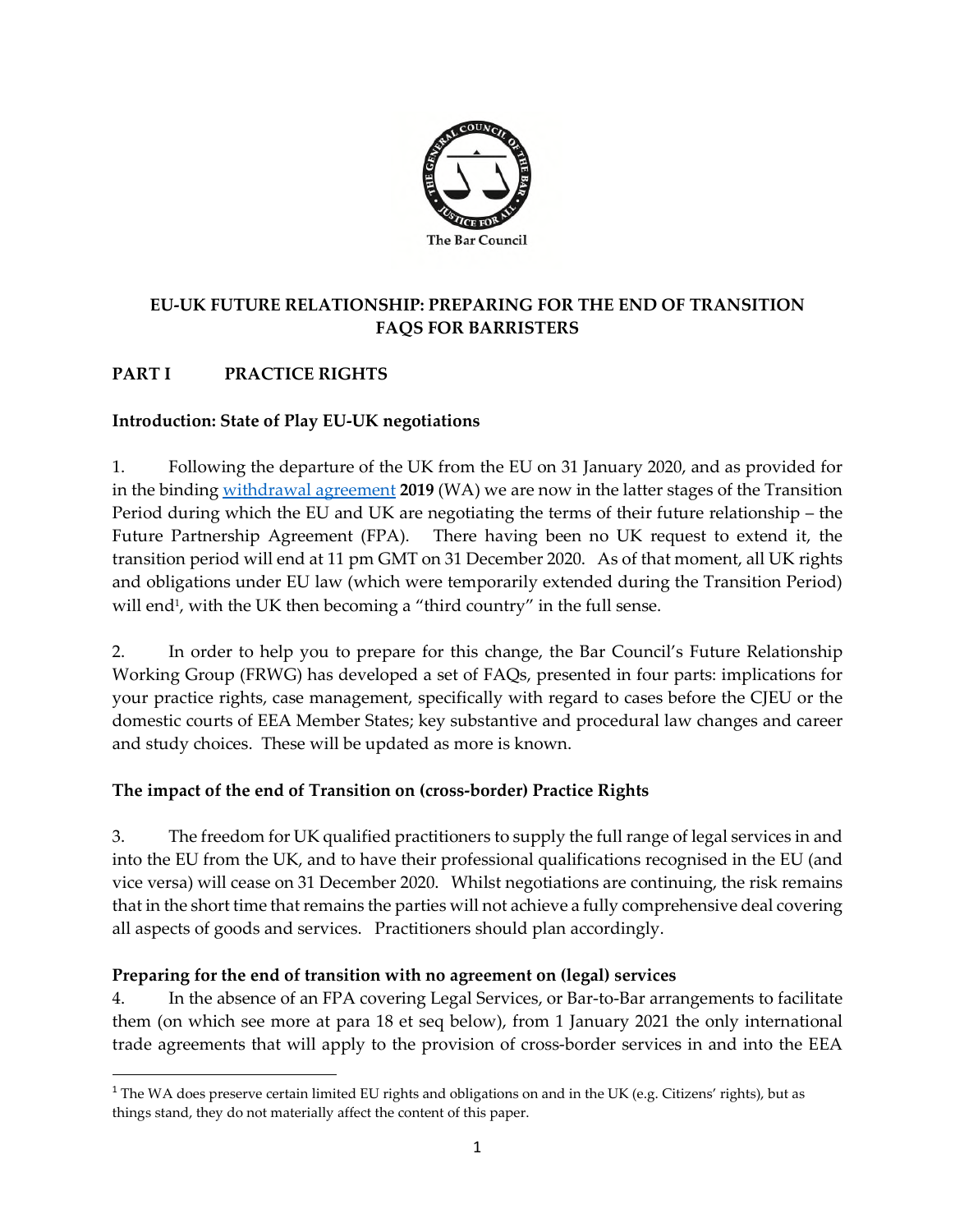based on UK qualifications will be those under the World Trade Organisation (WTO) General Agreement on Trade in Services (GATS) . Absent WTO member commitments to open up their markets, the starting position under the GATS is that members' markets for legal services are closed to external trade. EEA Member State commitments on trade in legal services under GATS are much more limited than those under the current EU regime or even of drafts of the UK-EU FPA (again, see more at para 18 et seq below)

## **The WA does, however, provide protection for cross-border practice rights that are already in place at the end of transition. To be able to take advantage of this, practitioners<sup>2</sup> who have not already done so, must act now. Please refer to the advice below, adapted to your situation.**

5. Such action should be considered not only by UK qualified practitioners who specialise in EU law, but also those whose practice is largely domestic, but who from time to time advise on EU law or are instructed in cases in which a point of EU law may arise (including relating to Brexit itself, such as the Withdrawal Agreement, on which see more in Part II), especially if that could lead to proceedings before the Court of Justice of the EU (CJEU) or the courts of an EEA Member State in the future.

6. The advice provided below should be read alongside the wealth of further information available online. Links to resources provided by the European Commission, UK Government, UK and European Legal professional bodies can be found at the end of this paper.

## **Practitioner categories**

7. Your immediate options depend broadly on which of the following categories you fall into:

- **Category A Self-employed UK qualified practitioner, practising in England and Wales**, whose practice has or may have cross-border elements (including but not limited to advising clients on EU law, and/ or representing UK clients in proceedings before courts in the EEA; before the Court of Justice of the EU (CJEU) etc;
- **Category B UK qualified practitioner who is living and practising in an EEA Member State, whether self-employed or employed**.
- **Category C Employed UK-qualified practitioner, practising in England and Wales**, whose practice has or may have cross-border elements (including but not limited to advising clients on EU law, and/ or representing UK clients in proceedings before courts in the EEA; before the Court of Justice of the EU (CJEU) etc;
- **Category D there are a handful of UK qualified practitioners, practising for the most part in England & Wales, but who may also be considered to be "established" in one or more EEA Member States, potentially also triggering the protection of the WA as a "frontier worker"** (Article 9b WA with reference to Articles 45 & 49 TFEU). For the

<sup>2</sup> Every practitioner's position is unique. This note does not replace legal advice or a consultation on an individual basis with the relevant regulator(s). We cannot accept responsibility for the consequences of any action or lack thereof on the basis of the information contained in this note.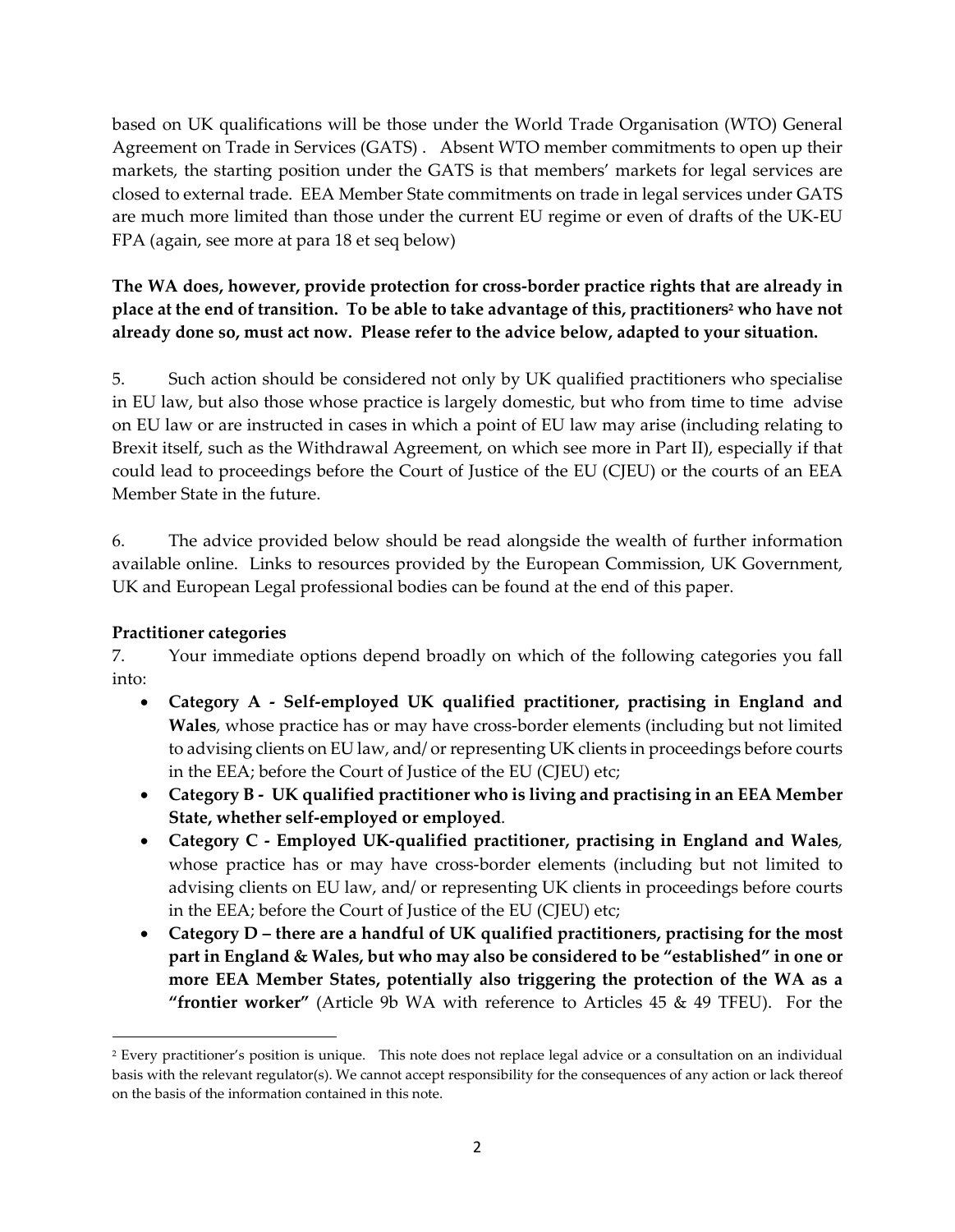purposes of this paper, the assumption is that such practitioners have already taken the steps appropriate to their circumstances, and thus there is no specific mention hereafter.

Individual variations within those categories, such as nationality, are touched on under the headings below.

8. The GATS defines four Modes of Supply of services between (WTO) members, Modes 1 and 4 of which are of particular importance to the Bar due to the fact that the vast majority of our practising membership is self-employed:

- Mode 1, cross border provision of legal services, from the territory of one member into the territory of another member (e.g. by phone, videoconference, email), without the physical presence of the supplier in the Member State where the service is being received.
- Mode 2, by which the client travels from another member, to, in this case, England  $\&$ Wales to receive the service, is also of significant interest to the Bar but is much less problematic than Mode 4.
- Mode 3, by which the service is provided by a service supplier of one member through commercial presence in the territory of another member, is of course important to the minority of barristers who work, generally but not exclusively as employees, for law firms or other businesses having established offices in EU Member State(s).
- Mode 4, by a service supplier of one member, through the temporary presence of natural persons in the territory of any other member. This means a presence short of establishment, i.e. "fly in, fly out" supply of services

## **Withdrawal Agreement 2019 – relevant provisions**

- 9. Extracts from the relevant articles of the WA (link above):
- Article 27 of the WA states that "*recognition, before the end of the transition period, of professional qualifications of […] EU citizens or UK nationals, and their family members, by their host State or their State of work shall maintain its effects in the respective State, including the right to pursue their profession under the same conditions as its nationals, where such recognition was made in accordance with:* (as relevant to the legal profession)
	- (a) Title III of **Directive 2005/36/EC on the Mutual recognition of professional qualifications (MRPQ**); or
	- (b) Article 10(1) & (3), **Directive 98/5/EC, EU Lawyers' Establishment Directive** (LED)".
- Article 28 applies to "*Ongoing procedures on the recognition of professional qualifications*" as at the end of transition. There is some debate about its precise interpretation. We would argue that you are entitled to complete the process of obtaining the host title if you have formally commenced it before the end of the transition period. Please let us know if you encounter difficulties in this respect. We may be able to support you as appropriate.
- Article 29 requires the UK and EU Member States to cooperate with regard to pending applications referred to in Article 28, in order to facilitate its application.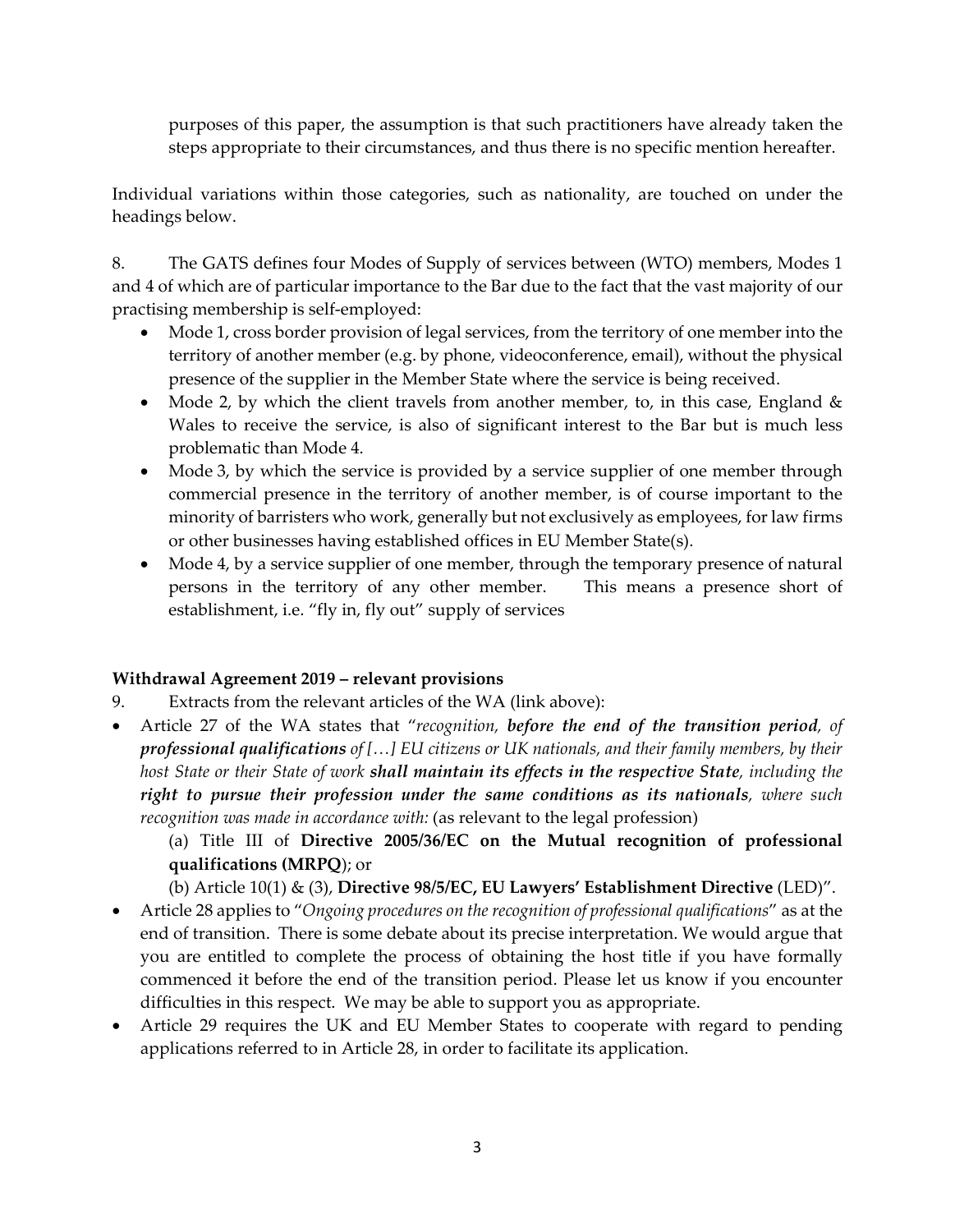*What do Art 27–29 WA mean for Category A - Self-employed UK qualified practitioners, practising in England and Wales?* 

## *During the transition period (up to 31.12.2020)?*

9. For members of the Bar who are established in England and Wales, only the first option under Article 27 WA - using the MRPQ directive is available.

- In a nutshell, this means having your "home" title of barrister recognised by the Bar of an EEA Member State, such that it will admit you to its own profession. This generally involves taking an aptitude test (usually involving one or more law papers and possibly a language paper where applicable) prior to being called to the "host" Bar.
- Appearances before the CJEU<sup>3</sup> or the local courts in your host state, as well as advice on EU law there, will then be conducted using your host state title. Article 27 makes it plain however, that the host title practice rights so acquired apply only in that Member State; in other words, à priori, you will not have free movement rights in the EU unless you also have an EU citizenship.
- Many barristers have already taken the necessary steps, most commonly being called to either the Irish Bar or one of the Belgian, especially Brussels, Bars. Guidance in relation to obtaining the Irish Bar title can be found on the Bar Council Ethics hub: <https://www.barcouncilethics.co.uk/documents/call-and-practice-at-the-bar-of-ireland/>
- If you have not already done so, you should waste no time in making contact and informing yourself of the specific requirements of your chosen Bar. There may be conditions attached which you would need to fulfil e.g. a need to show some form of effective practice on the territory concerned.
- However, provided your application is properly lodged prior to the end of the transition period, Article 28 obliges the Member State concerned to treat it as if coming from an EU Member State national.

Contact information: The Bars and Law Societies of EEA Member States are members of the CCBE. Details can be found at:<https://www.ccbe.eu/structure/members/> Please note that not all of them will be the competent authority for the purpose of cross-qualification, but they should be able to refer onwards as appropriate.

## *After the transition period (from 1.1.2021)?*

10. If you have not taken advantage of Article 27 WA before the end of the transition period, in the absence of an EU-UK FPA/FTA or a bi- or multi-lateral agreement between the Bar Council and the national regulator by which your qualification can be recognised (on which see further from para 18 below), from 1 January 2021 the cross-border services you can provide in and into the EEA, based on your UK qualification, will be subject to the commitments made by the relevant State to allow cross border trade in legal services and arbitration under the GATs or, absent any commitment, the domestic law of each Member State. **Currently, most Member States have committed under GATS to allow the practice of law under home country title but this is restricted to advice on home country law and international public law (excluding EU law), and** 

<sup>&</sup>lt;sup>3</sup> Art. 19 (4) CJEU Statute requires membership of an EU Member State legal profession but not Member State citizenship.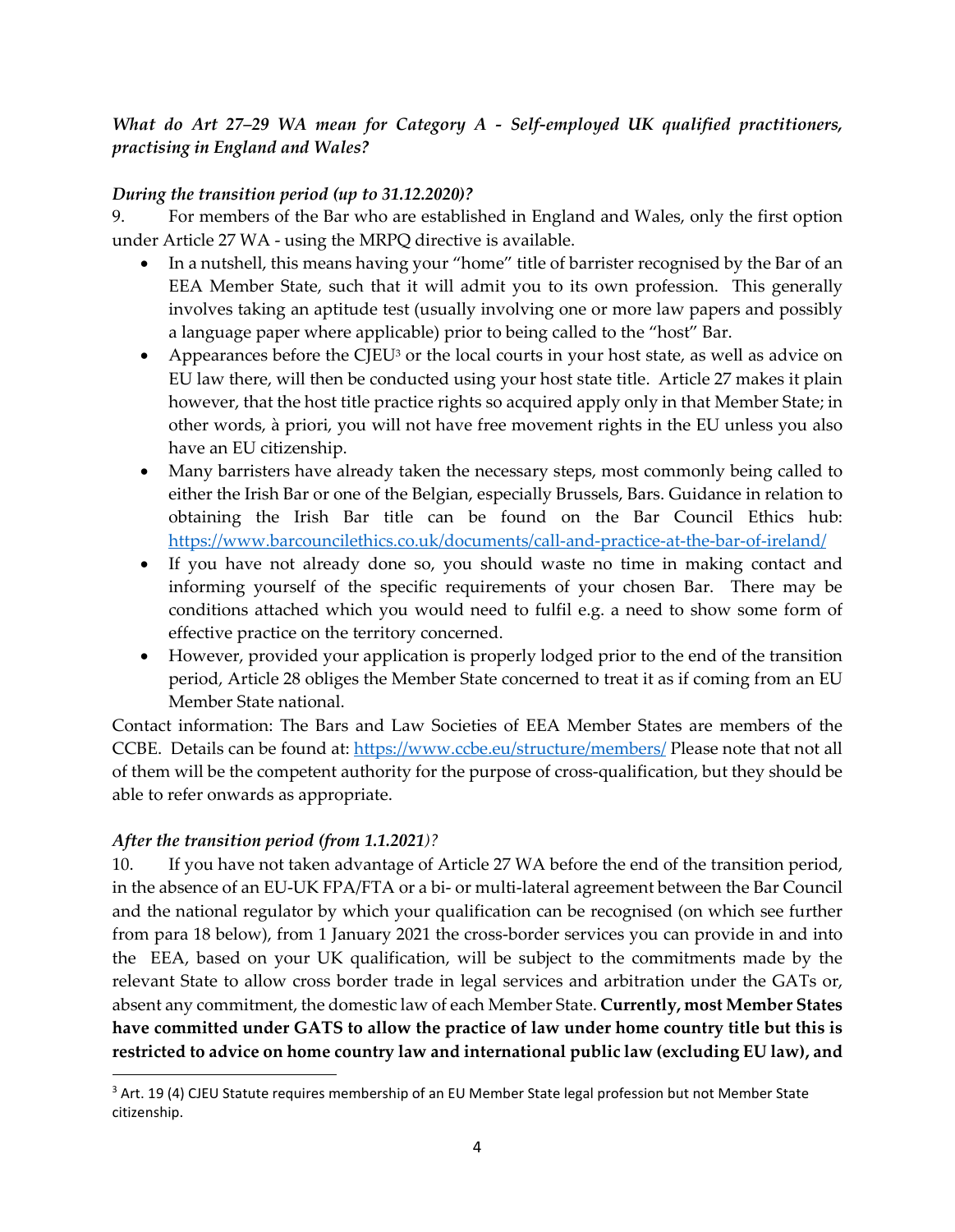**does not extend to Mode 4 (presence of natural persons – see para 8 above) for Independent Professionals, which is most barristers.** Entry and temporary stay may be allowed under the Member State's domestic law. **Representation services in the field of arbitration are usually permitted or tolerated, but the position is not clear in all Member States. For avoidance of doubt you may wish to verify the position with the relevant bar association or competent authority.**

11. We are also keeping a close eye on potential visa and other conditions (length of stay, receipt of fees on the territory etc) attached to entry into EU Member States by UK service providers and vice versa, which could also have a restrictive effect on the right to practice, even if the respective regulators wish to facilitate it. **Visa requirements are likely to come into effect as of 1 January 2021 as matters currently stand in the negotiations.** The Bar Council will work with HMG to reduce immigration hurdles on a bilateral basis over time. If you need to travel to provide legal services you will need to verify the immigration requirements of the relevant Member State(s).

### *Do the answers change if I have an EU nationality?*

12. The advice here is identical to that above, save:

- Under para 9 the fact of having EU nationality likely will guide your choice of national Bar at which to seek recognition of your qualification, and
- Having an EU nationality would open up free movement rights within the EEA.

## *What do Art 27-29 WA mean for Category B –UK qualified practitioner who is living and practising in an EU Member State, whether self-employed or employed.*

13. The answer to this depends on whether you have taken the necessary steps to secure both your rights of (professional) establishment and residence rights on the territory of the Member State in question, and if so, when you did so.

#### **14. Establishment**

- Article 3(1) LED requires a lawyer who wishes to practise in a Member State other than that where they obtained their professional qualification to register with the competent authority, e.g. a local or national bar association. They then practise on that territory under their home title as a "Registered European Lawyer" (REL).
- Article 10(1) and (3) LED allow a REL to re-qualify / fully integrate into the host legal profession after three years of "effective and regular" practice of host state law (including EU law) on that territory.
- Thus, if you registered before 31 December 2017, you will normally have completed 3 years continuous practice in the territory in conformity with Article 10 LED before the end of the transition period, thereby allowing you to be called to the host state bar. Ideally, that call will take place before 31 December 2020. In those circumstances, Article 27(b) WA acts to protect your host state title even once the transition period is ended.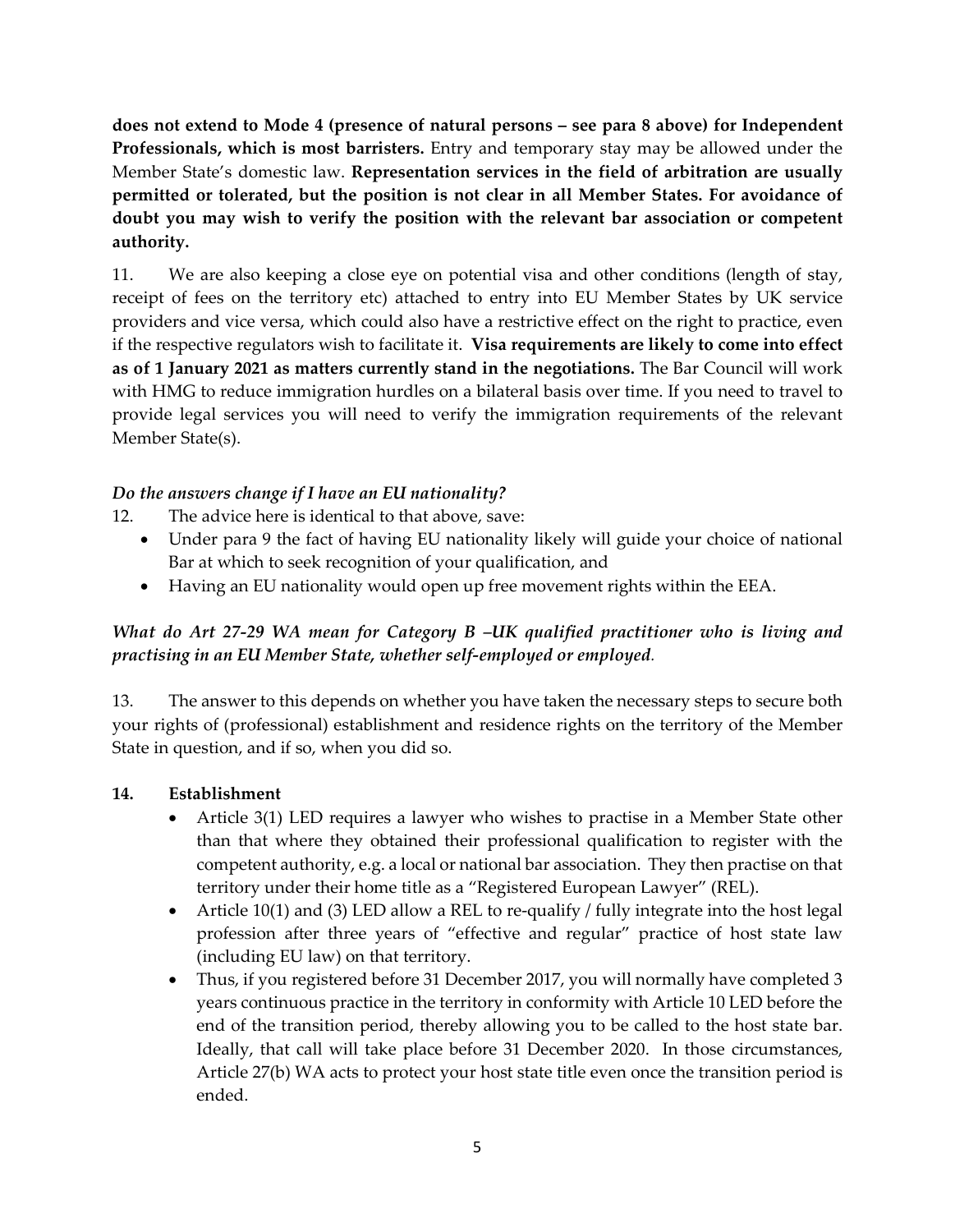- If, however, you registered later than 31 December 2017, but had already practiced in that territory, and your total exceeds the three years required by Article 10 LED, you are strongly advised to contact the host state bar to see if your previous period of (unregistered) practice can be taken into account in calculating the 3 year qualifying term under Article 10 LED. That will be at the discretion of the host bar. Please contact us if the relevant competent authority is taking a restrictive approach. We understand that the Bar Standards Board (BSB) is considering exercising its discretion in a more permissive fashion, possibly opening the door to reciprocity arguments.
- Regardless of when you registered, if you have not yet acquired the host state title by means of Article 10 LED, but have completed more than three years qualifying practice on the territory, even if the period was not contiguous, it is still worth asking the local bar/competent authority whether it is prepared to cumulate your periods of local practice for the purposes of complying with Article 10 LED. Again, that would be at the host bar's discretion.
- Note that, beyond the strict terms of Article 10 LED, individual Bars have the right to attach other, non-discriminatory, conditions to call to their Bar if they so choose. For example, the Brussels Bars have hitherto imposed an EU nationality requirement, though we understand that their recently-obtained legal advice holds that that would negate the intention behind Articles 27 and 28 WA. Nonetheless, in such circumstances, it is theoretically possible that a practitioner who is otherwise compliant with Article 10 LED and has been called to an EEA Bar, will no longer comply with the host Bar rules after 31 December 2020. They would therefore lose the protection of Article 27b) WA. As before, do please contact the Bar Council if you encounter such difficulties and we will try to facilitate a solution with the host bar.
- Again, as is the case under para 9 above, the protection afforded by Article 27 WA to the practice rights of a UK national, lawfully residing in an EU Member State as at 31 December 2020, who has been called to the local Bar in reliance on either the MRPQ Directive or the LED, is prima facie limited to the territory of that Member State. It would, however, as the law currently stands, give the practitioner rights of audience before the CJEU.
- If you fall outside the above scenario and thus cannot avail of the LED to acquire the host title by 31 December 2020, you should be taking steps immediately to have your UK qualification recognised by the MRPQ route, as outlined in para 9 above.
- If you fall within Category B, but are not currently registered with a local Bar because you work, for example, for an international organisation such as the EU institutions, it would still be wise to discuss your situation as soon as possible with the local bar if you wish to retain the option to (re)enter private practice at a later stage. Your inhouse work may be counted towards the Article 10 LED period – again, at the discretion of the host bar. If you do not comply with the conditions outlined above giving you access to the host bar title after 3 years establishment on the territory, you are strongly advised to take the steps outlined under para 9 above before the end of the year.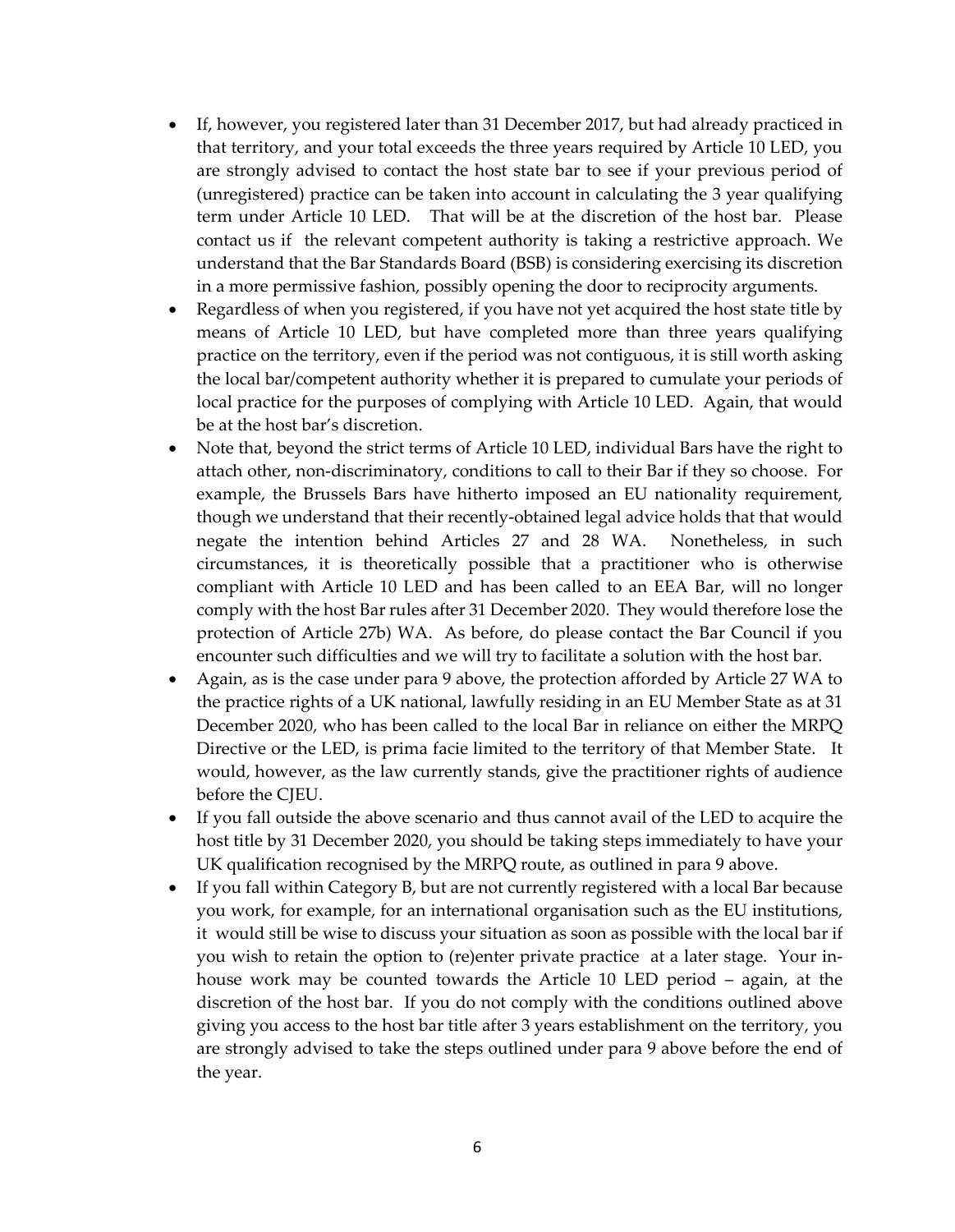### **15. Residency**

- Article 10 of the WA clarifies that UK nationals acquire rights under its terms provided they resided in any EU Member State '*in accordance with Union law before the end of the transition period and continue to reside there thereafter*.' Article 13 WA further specifies the legislation to be taken into account in determining the applicable rights of residence. Provided you complied with the relevant EU and national legislation, you should be able to benefit from the acquired rights of residence. That typically involves registering your presence with the local authorities.
- In order to retain free movement rights, an EU nationality is required. Several Member States allow you to take local nationality after a provable period of continuous residency, provided you fulfil conditions attached, such as financial independence, integration into the community etc.
- Again, if this is applicable to you, you should take such steps before the end of this year.

# *What do Art 27-29 WA mean for Category C - Employed UK-qualified practitioner, practising in England and Wales?*

16. You should check to see what arrangements have been made by your employer. Many law firms, banks etc have established offices on EU territories, and expect to be able to move their lawyers between offices under GATS Mode 3 or Mode 4 Intra Corporate Transferees (ICT) commitments<sup>4</sup>, regardless of the individual practitioner's qualifications. Where your employer does not have an establishment in the EU, you may be able to provide services in person through the GATS Mode 4 contract service supplier (CSS) commitments made by some Member States. The Law Society's advice for practitioners has more detail on this aspect. See the links under "useful resources" at the end of this paper.

17. However, UK-qualified practitioners who are employed by law firms or as in-house Counsel but who may wish to retain flexibility in their career path going forward would do well to consider securing recognition of their professional title as soon as possible. See advice under para 9 et seq above.

## *If there is nothing further I can do as an individual, is the Bar Council doing anything to help me to preserve my practice rights in and into the EEA following the end of transition?*

18. As noted in the introduction, the most likely scenario is that there will be no EU-UK agreement adequately covering legal services in force at the end of transition. Negotiations will no doubt continue thereafter in one form or another (and at different levels) to try to achieve agreement(s), including for professional services. Nonetheless, there could well be a gap at the end of this year.

<sup>4</sup> See further under para 18 et seq below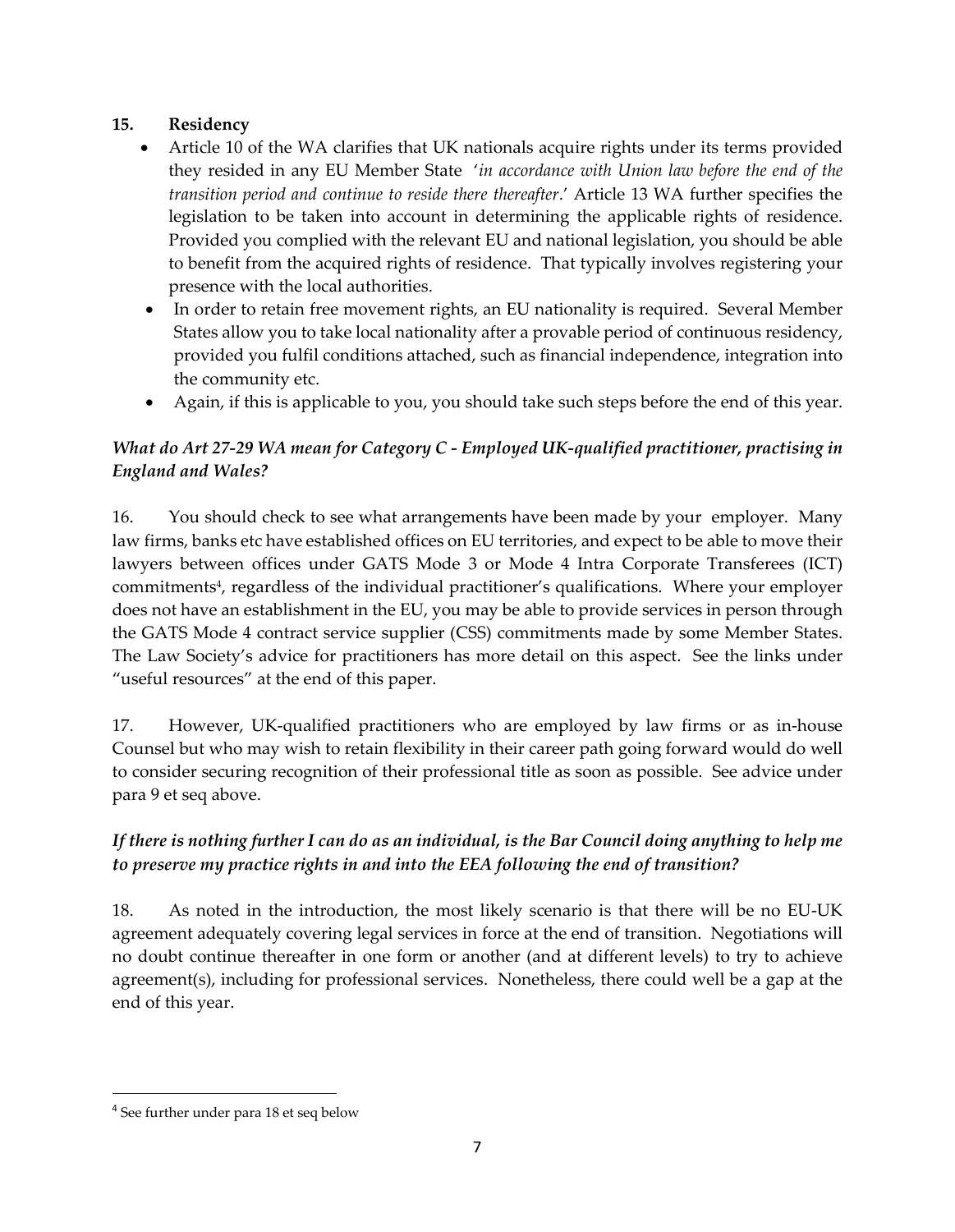19. That being the case, the best advice is to take the individual action outlined above if that is still open to you.

### **Legal Services immediately post-transition if no EU-UK agreement is concluded**

20. Absent an EU-UK level agreement, again as noted above, EU-UK legal service provision will fall under the WTO GATS commitments or, where there are no such commitments, the domestic law of each Member State.

21. Again, as noted above, the difficulty post-transition, absent an EU-UK level agreement covering legal services, is that Member States' GATS commitments are limited. Mode 1 and 2 commitments, for example, are restricted to advice in home country law and public international law (excluding EU law). Luxembourg requires registration as an "advocat" to provide services in international law as well as host country law. Unlike the EU's existing trade agreements and the current draft EU-UK texts, there is no provision under GATS Mode 4 for independent professionals. That means that self-employed barristers do not enjoy any rights under GATS to enter for temporary periods to perform contracts and must fall back on the position under the domestic law of each State. Employed barristers will for the most part fall into the category of 'contract service supplier' (CSS) (see above).

22. To try to reduce such trade barriers, the Bar Council, Law Society and other UK professional bodies have long been engaged in discussions, not only with our own government regarding their market access requests, with the EU side to try to explain the mutual interest in reaching agreement on legal services, but also with bars and law societies of the EU to seek bi- or multi-lateral arrangements, whether in parallel to an EU-UK level FTA / FPA or in the absence of one. Thus:

- The Bar (and Law Societies) are exploring possible bi-lateral Mutual Recognition Agreements with the Bars of several EU Member States to cover Mode 4 services.
- We are also exploring half-way house options, such as temporary call, or call to a limited title (i.e. limited to certain fields of international practice), all of which would have to be available to EU lawyers wishing to practice in the UK if we wish to secure the rights in the EU.

23. We note that, in any such scenario, Member States may impose limitations or conditions on the types of services that could be provided, or the areas of law practiced, on their territories. Likewise, it is essential for immigration rules in the respective territories to provide for visa- and sponsorship -free access for persons providing such services, and we have thus been lobbying for same in the UK, since all such access will only be granted on a reciprocal basis.

24. You should inform yourself about the precise remit of practice rights offered in the relevant Member State in or into which you seek to provide services. The Law Society has published guidance on the position in several Member States. Please see the link in the list of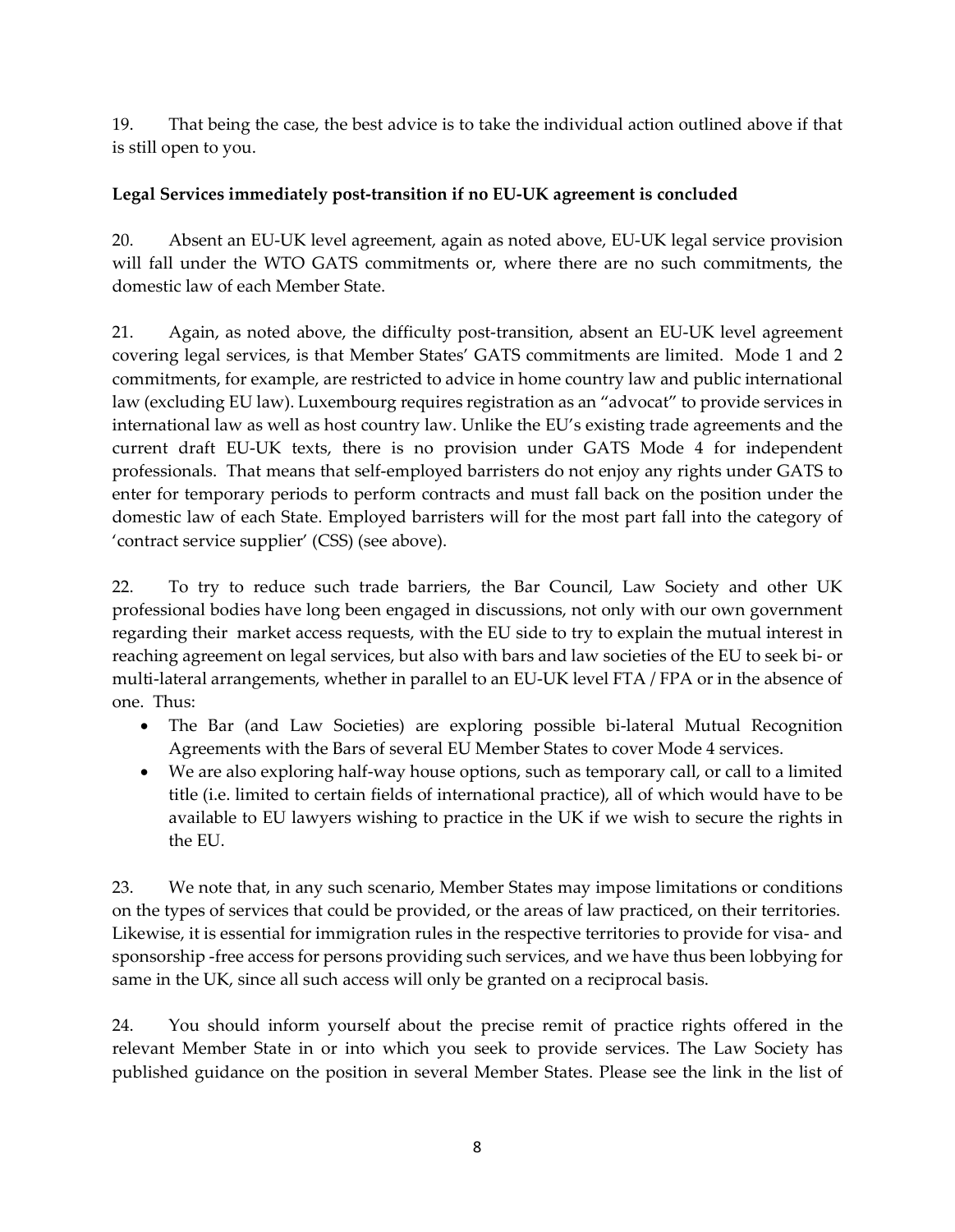resources below. Further guidance will soon be available on request by contacting the Bar Council's Head of International Policy at [cwisskirchen@barcouncil.org.uk.](mailto:cwisskirchen@barcouncil.org.uk)

### *What might we expect from the EU-UK level negotiations on professional services?*

25. Where professional, including legal, services are concerned, the EU and UK are approaching the future FPA from different starting points. As mentioned above, a deal on an FTA that includes professional services is unlikely. If professional services are covered it is unlikely that legal services provision will be significantly greater than the existing position under the GATS, given what we know about the ambition of both sides.

26. Although we are having to adapt our ask to the evolving situation, the Bar Council and other representatives of the UK legal profession continue to lobby for the preservation, to the maximum extent possible, of cross-border practice rights going forward. Given the continuing uncertainty, we are pursuing this in a number of parallel contexts, by seeking to secure:

- Within any future FPA, the principle that members of the Bar will continue to have access to the host country title, based on ambitious Mutual Recognition Agreements (MRAs) whether at EU or bilateral level. Were the EU-UK agreement to cover this, it would ideally call on Member States to provide for this route, rather than leaving it to individual Member States themselves to decide if they wish to do so or not. The question of where competence lies as between the EU and its Member States to negotiate MRAs is moot.
- Accordingly, that the terms of any future FPA do not prevent national regulators, in our case the Bar Council, from entering into bi-or multi-lateral agreements with other Bars for the Mutual recognition of qualifications.

Bar Future Relationship Working Group, 13 October 2020

#### **Useful resources:**

Bar Council Brexit Webpage**:** [https://www.barcouncil.org.uk/policy-representation/policy](https://www.barcouncil.org.uk/policy-representation/policy-issues/eu/brexit.html)[issues/eu/brexit.html](https://www.barcouncil.org.uk/policy-representation/policy-issues/eu/brexit.html) 

#### **UK Government -** [Get ready for Brexit toolkit](https://www.lawsoc-ni.org/DatabaseDocs/new_9598126__mojget_readytoolkitfinal.pdf)

Guidance: [Recognition of professional qualifications](https://www.gov.uk/guidance/providing-services-to-any-country-in-the-eu-iceland-liechtenstein-norway-or-switzerland-after-eu-exit#recognition-of-professional-qualifications) 

Guidance: UK lawyers practising in the EU, Norway, Iceland or Liechtenstein from 1 January [2021](https://www.gov.uk/government/publications/uk-lawyers-practising-in-the-eu-norway-iceland-or-liechtenstein-from-1-january-2021) 

[Guidance: Provision of services regulations: guidance for UK service providers and Competent](https://www.gov.uk/government/publications/provision-of-services-regulations-guidance-for-uk-service-providers-and-competent-authorities)  **Authorities** 

Guidance[: SOLVIT problem solving service](https://www.gov.uk/government/groups/uk-single-market-centre#solvit-problem-solving-service) 

Guidance: EU lawyers in the UK from 1 January 2021

#### **European Commission**